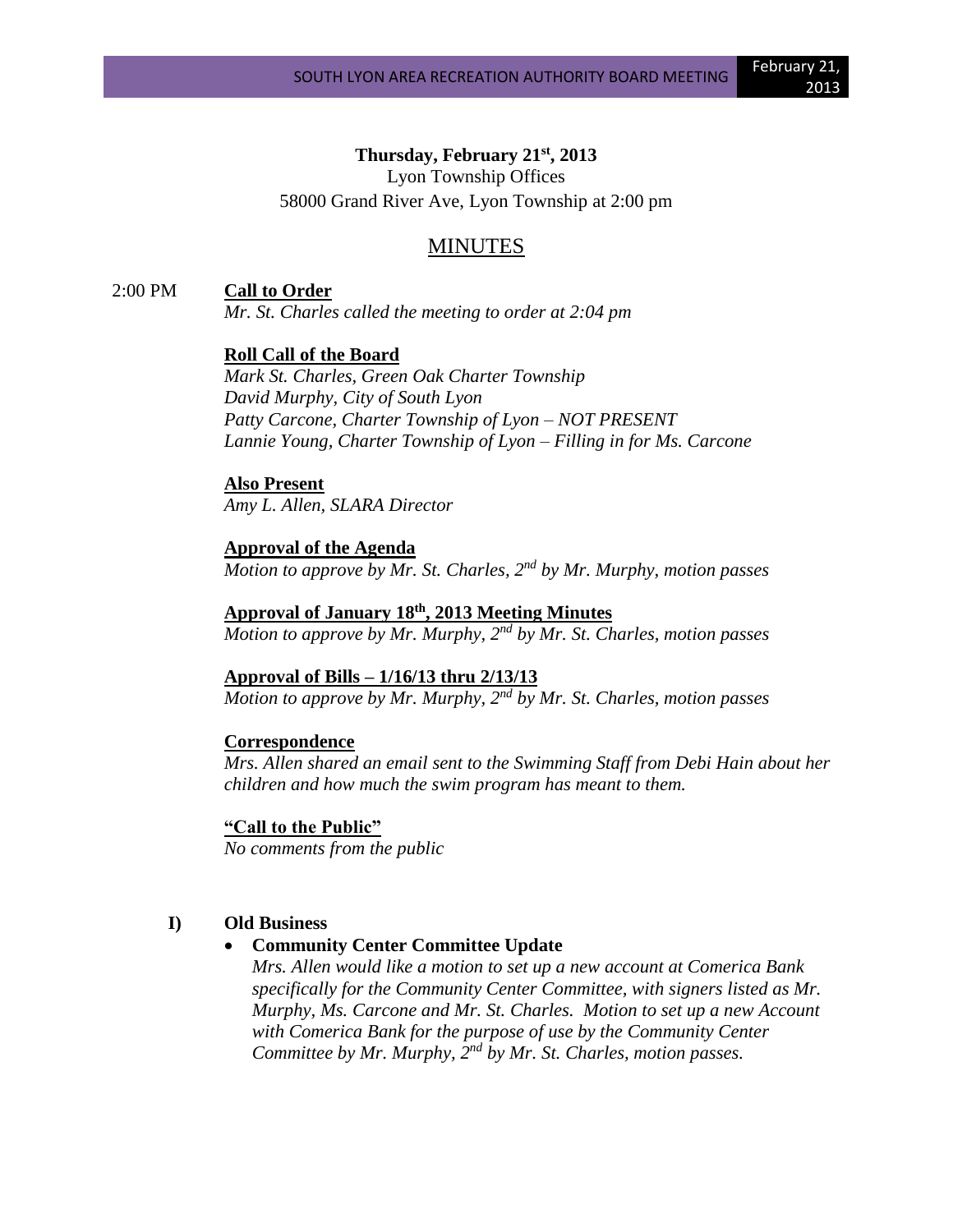## **II) New Business**

### • **Drivers Education Bid**

*Mrs. Allen presented the board with a bid from All Star Driving for the 2013- 2014 Fiscal Year. She would like a motion to accept the bid from All Star Driving for the 2013 – 2014 Fiscal year. No other companies submitted bids. Motion by Mr. St. Charles to accept the 2013-2014 All Star Driving bid for Drivers Education, 2nd by Mr. Murphy, motion passes. Mrs. Allen will put together a contract for the board to sign.*

# • **SLARA Office Updates**

- *i. Daddy/Daughter Dance: We more than doubled participation from*  last year's event. Mrs. Allen has presented the board with an event *evaluation prepared by Mrs. Szostak. The event brought in over \$4,400. Mrs. Szostak did a phenomenal job!*
- *ii. Pistons Game: March 8th, our basketball kids will be attending a Pistons game as part of our new partnership with the Detroit Pistons! They each received a free ticket to a game for taking part in our league along with a t-shirt!*
- *iii. Energy, Inc.: has donated a "used" 60" plasma flat screen TV to our department, a laptop and a "used" full size premium ping pong table! They are a green energy company that got in touch with us. They have tons of stuff they donate, from furniture to recreation supplies to computers. They will contact us in the future if they have more items, or we can contact them if we are looking for something specific. They said we are welcome to utilize for our programs or raffle off to start a scholarship fund or use money for special events!*
- *iv. As of 2/11/13 the SLARA has already reached the projected income for the 2012-2013 fiscal year! Participation has been up this year and everyone is working hard!*
- *v. The SLARA is looking into getting an additional IP address to allow staff to access their email offsite. We may be looking into upgrading cell phones to allow for a data package so that we can go online for emails. This will benefit us in the case of inclement weather, school cancellations, etc… This way we can contact instructors and participants without having to be at the office.*

# • **Member Updates**

*Mr. St. Charles let everyone know about an event coming up in September called Green Oak Days. There is a possibility for SLARA to get involved. Will possibly be forwarding information to SLARA for inclusion in the next brochure.*

• **Community Center Bylaws** *Item has been tabled until next month.*